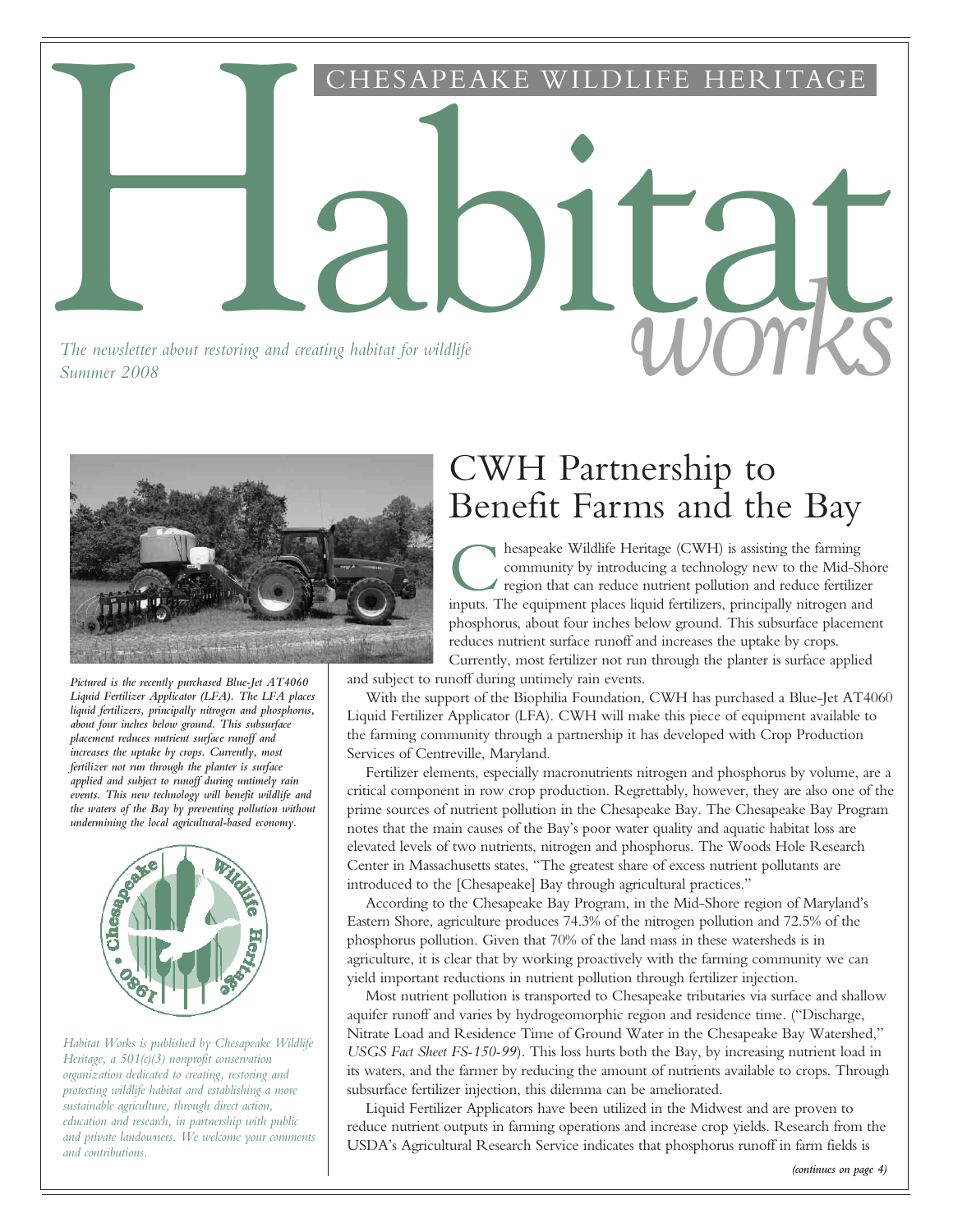

#### *Chesapeake Wildlife Heritage Board of Directors*

Ralph Partlow, *President* Larry Albright, *Chairman*  Bob Reynolds, *Treasurer* Victoria Zuckerman, *Secretary* Cleo Braver Judge Alfred Burka Laura Hoffman John Mathis Bonnie Stevens John Murray, Esq, *Advisor* Dennis Whigham, PhD, *Advisor*

#### *Chesapeake Wildlife Heritage Staff*

Ned Gerber, *Director* Michael Robin Haggie Mike Rajacich Andi Pupke Chris Pupke Sandy Parker Mary deArmond Phillips Boyd Austin Jamison Geordie Newman Daniel Sterling, Sr. Donnie Crosland Daniel Sterling, Jr. Jenny Bartz

## *Chesapeake Wildlife Heritage*

The Old Railway Station 46 Pennsylvania Avenue P.O. Box 1745 Easton, Maryland 21601

410-822-5100 410-822-4016 fax info@cheswildlife.org www.cheswildlife.org

*Printed with soy inks on recycled paper.*

# Wildlife Profile: Eastern Screech Owl

*By Andi Pupke, Education and Outreach Director*

The very so often our technicians come across a most pleasant surprise.<br>Consider what Mike Rajacich, a CWH wildlife technician, found when he very so often our technicians come across a most pleasant surprise. Consider what Mike Rajacich, a inspected one of our Wood Duck boxes an Eastern Screech Owl. It was photographed during maintenance of woody boxes along Higgins Mill Pond in April 2007.

The owl met our technician with an icy stare intended to drive him away. She defended her three chicks from the intruder and stood her ground. Her mate was most likely not too far away, as pairs normally mate for life.

Eastern Screech Owls in Maryland will begin courtship in February and are normally incubating eggs by mid-April. Incubation lasts about 26 days; then the young will remain in the nest for about 31 days. The male will feed the incubating female and will help feed the young once they are hatched out.

CWH has found time and time again that Screech Owls will nest in a man-made nesting box or use it as a day roost. Wood Ducks are on eggs about the same time as Screech Owls, but there is no evidence



*An Eastern Screech Owl peeks out of a Wood Duck box during routine maintenance along Higgins Mill Pond. Wood Ducks are on eggs about the same time as Screech Owls, but there is no evidence that Screech Owls compete with active Wood Duck nests.*

## **Welcome to New Members**

**CWH would like to extend our sincere appreciation to the 205 new members who joined CWH in 2007:**

Thomas Alspach Antietam Tree & Landscape Abdu Azad Mr. & Mrs. L. Bradley Baker Dr. & Mrs. Robert J. Baker

Mary B. Barker Mr. & Mrs. Jerry O. Batley Howard Becker Marquerite Beebe Mr. & Mrs. Wayne Bell Mr. & Mrs. Charles Block Mr. & Mrs. William Boicourt Mr. & Mrs. John Borneman Mr. & Mrs. Kevin Botsford Mr. & Mrs. Omer Forrest Brown II

that Screech Owls compete with active Wood Duck nests. So, if you have nesting Screech Owls, do not discourage them.

Eastern Screech Owls are common in the Eastern United States and can be identified by their large round head and ear tufts. They are often dark gray with dense streaking on their underparts and finer barring on the back and wings, which is known as a gray morph. Some birds have rusty colored plumage known as a red morph. These red owls make up about one third of the Screech Owl population.

There are two common songs of the Screech Owl; a descending, whistled, whining song and a whistled trill on one pitch, also known as the bounce song. They also have numerous calls, hoots, barks and screeches. Mated pairs and families are fairly vocal amongst their group and their territory can be defended from outsiders by using calls.

They are a small nocturnal or crepuscular predatory bird that can eat up to one-third of its own weight each night, but sometimes skips eating for a night and stores food. Although they are known for eating a variety of songbirds, including the European Starling, the non-native starlings will regularly displace the owl from nesting sites and will take over the nesting site to raise its own brood.

Screech Owls are found in habitats that have mature trees and can encroach into urban areas that provide enough trees. Although they are common, their dependence on mature trees and wooded habitats makes the protection of their habitat critical. Screech Owls can be displaced due to loss of habitat when woodlands are poorly managed. Like most of our native wildlife, without proper habitat the Eastern Screech Owl population could decline from the levels they are today.

> Mr. & Mrs. Dave Brunson Franz Burda Mr. & Mrs. Roy Burnside Daniel J. Callahan III Mr. & Mrs. James Campbell Mr. & Mrs. Joseph Candella Canine Country Club Mr. & Mrs. Paul Carini Mr. & Mrs. Kenneth Cass Dr. Douglas Chavis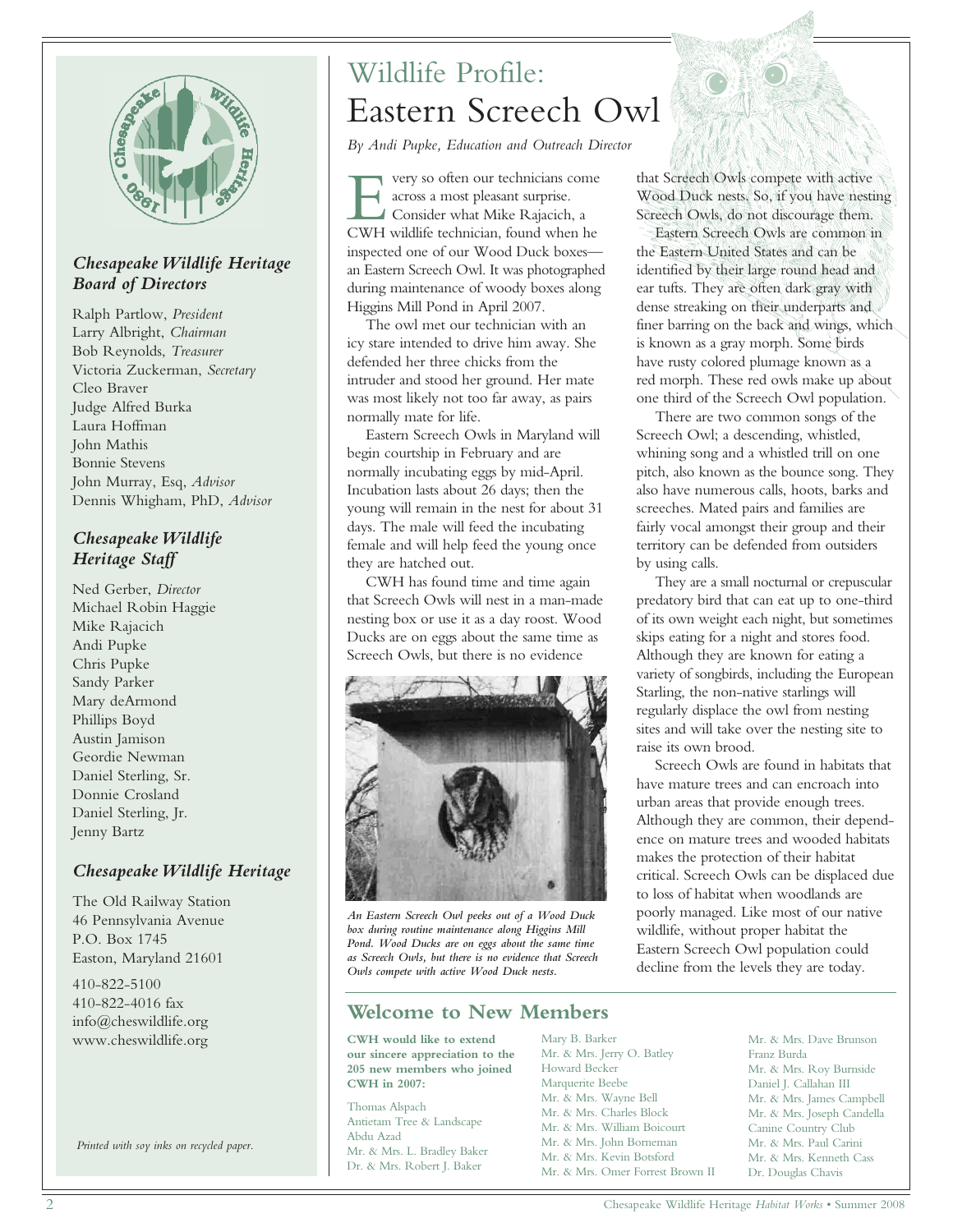# CWH at Work: Bailey's Neck Wetland Restoration

*By Ned Gerber, Director/Wildlife Habitat Ecologist*

WH has completed the earth<br>moving portion of a wetland<br>restoration project on its Bailey'<br>Neck Farm, near Easton, Maryland. The WH has completed the earth moving portion of a wetland restoration project on its Bailey's 135-acre parcel was given to CWH by the Chesapeake Bay Foundation and contained about 25 acres of farmland and 110 acres of wooded wetlands. CWH will not disturb the wooded wetlands, which provide great habitat for forest interior dwelling species, wild turkeys, and amphibians.

The property's farmland consisted primarily of hydric soils, meaning that these areas were wetlands (likely wooded), before being ditched and drained for agriculture. Because the agricultural fields had not been tilled in a few years, they were becoming overgrown with nonnative pear trees. To clear the pears to begin the wetland restoration, CWH used a bobcat on rubber tracks (pear trees are notoriously brutal on rubber tractor tires), with a mower attached. Low berms were placed around the wet fields using soils excavated from depressions created within the field area. These shallow depressions typically hold some water year round benefiting a diversity of wildlife, including reptiles, amphibians, Purple Martins, swallows, and butterflies. The shallow areas go somewhat dry and grow moist soil plants, such as wild millet and foxtail millet, which are eaten by migratory birds over the fall and winter. Other "weeds" like goldenrod, which fuel monarch butterflies on their journey south each fall, also grow in the moist meadows of the wetlands.

In order to keep pear trees from reinvading the site, CWH will have to perform some spot spraying of the pears. Careful monitoring of the wetlands for cattail growth will also be done to make sure they do not dominate the wetland flora. Other likely invaders include Canada thistle and Phragmites, which will also be closely controlled.

The water control structures on the two wetland cells allow about 30% of the water to be drained from these constructed marshes. This allows CWH to help dry out the wet meadows a bit, when needed, so that plants beneficial to a diversity of life can grow there. Not many plants, including wetland plants, can germinate and grow under water.

When a "draw down" is performed on a wetland, some water is removed to help germinate plants and mudflats are exposed. This occurs because parts of the heavily vegetated wet meadow from the previous fall have been flooded, then munched on and/or trampled on by geese and ducks, frozen in ice, and have even experienced a little shallow-water wave action over the winter. All of this activity removes much of the vegetation to expose mud, which is utilized by a variety of critters. Shorebirds may be the most popular mudflat migrant; however, both Barn Swallows and, to a

lesser extent, Purple Martins will use mud in their nests. Butterflies are frequently seen on mudflats sipping essential nutrients from the soils.

CWH will install a variety of plants in the wetlands, including buttonbush, to add plant diversity. CWH particularly likes buttonbush as it grows well in standing water, unlike any other shrub. Its blooms are large and heavily used by butterflies and native bees. Native warm season grasses and

wildlife-friendly shrubs will be established in buffer areas around the wetland.

Through the generosity of Henry and Judy Stansbury, CWH will construct an observation blind at the wetland so that guests can comfortably observe wildlife without scaring them. Human disturbance is a big factor in determining how hospitable an area is to creatures like migratory birds. While some species like shorebirds and geese will allow folks to walk pretty close before flying away, others, such as puddle ducks, will take flight at the slightest sign of human intrusion.

CWH looks forward to increased wetland wildlife use at Bailey's Neck Farm. As the Eastern Shore landscape becomes further manicured by agriculture and development every day, it is important that wildlife habitat restoration be maximized whenever the opportunity arises. For information about Chesapeake Wildlife's habitat restoration program, call 410-822-5100 or visit www.cheswildlife.org.



*Pictured is CWH's Bailey's Neck Farm, near Easton, where farmland is being restored to wetlands, improving plant diversity on the site and attracting wildlife like shorebirds and migratory birds such as Barn Swallows and Purple Martins, which use the mud from the mudflats for making their nests.*

Chesapeake Bay Yacht Club Mr. & Mrs. Duchesne Clark Brig. Gen. & Mrs. Edward R. Clark Mr. & Mrs. William Cliadakis Susan Clifford Marie Coleman Mr. & Mrs. Grafflin Cook III Mr. & Mrs. Robert B. Corney Corsica River Yacht Club Webster Crew Mr. & Mrs. James C. Curtis Mr. & Mrs. Raymond Danner, Jr.

Mr. & Mrs. Jack Davies II Nancy L. Davis Shirley Deeley Mr. & Mrs. Crit DeMent Mr. & Mrs. Peter DiCenso Mr. & Mrs. Louis duTreil, Sr. Dukes-Moore Insurance Agency Mark Dybul & Clair Jason Mr. & Mrs. Michael Egan Mr. & Mrs. Duane Ekedahl Georgiana Evans Richard D. Fairbank

Mr. & Mrs. Thomas Fallon Lee Fantone & Summer Parrish Mr. & Mrs. Durwood Faries, Jr. Mr. & Mrs. Andrew Ferguson John Fernwalt Mr. & Mrs. Brian Fovel Mr. & Mrs. Lawrence Fricker Mr. & Mrs. Edward Friedman Ruth B. Fulton Mr. & Mrs. George J. Gaffney, Jr. Mr. & Mrs. L. Myrton Gaines Mr. & Mrs. Mark Galasso

Mr. & Mrs. Stephen Gigliotti Shirley Gooch Mr. & Mrs. Dwight Gorsuch Mr. & Mrs. William Gourgey Mr. & Mrs. Bruce Gourley Mr. & Mrs. Thomas Graham Vincent Greggo Stacey Gurian-Sherman Nancy T. Hagedorn Greg Haley Mr. & Mrs. J. M. Dryden Hall, Jr. Mr. & Mrs. Richard Hans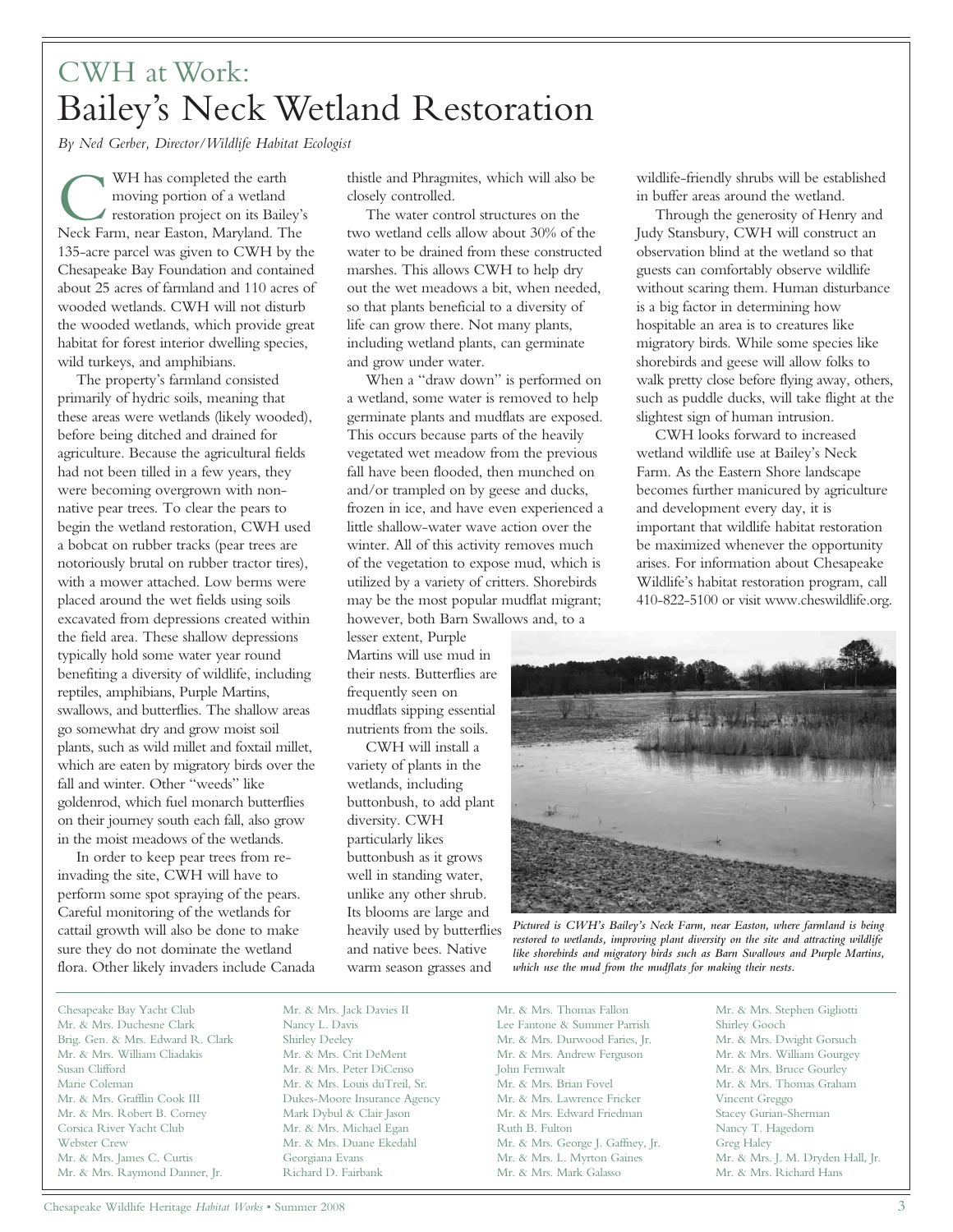# Managing

WH has had an active nesting<br>structure program for over 25<br>years. By keeping abreast of<br>research on the best designs and placement WH has had an active nesting structure program for over 25 years. By keeping abreast of for our different nesting structures and predator guards, CWH has continued to make changes to our nesting structure program to better serve our native wildlife. Regular maintenance and monitoring are very important to the well-being of native birds using the nesting structures.

Due to increased development and other habitat changes, English House Sparrow and European Starling populations have soared. Unlike many of our native birds, House Sparrows and Starlings can

Nesting Boxes thrive in highly populated areas. They are<br>very competitive with our native cavity very competitive with our native cavity nesters in that they kill adult birds, as well as the young they trap in boxes.

> A few things you can do to help the native birds that you want to use the nesting boxes:

- Place boxes only in appropriate habitat.
- Do not place boxes in highly developed, disturbed areas.
- Do not place boxes in areas that receive a great deal of pesticide application.
- Maintain and monitor boxes regularly.
- Bluebird boxes and martin housing should be checked weekly during the nesting season.
- Wood Duck boxes should be checked yearly.
- Nesting structures should be installed on a post with a predator guard.





James Hardesty Mr. & Mrs. Harry J. Harp III Marshall Hawks Barbara Heatly Richard Heinle Joyce Herman Lelia A. Hilmer Hilary Hinchman Mr. & Mrs. Frank Huebner Clyde Hungerford Edward Jagen

are not being maintained properly may be causing more harm than good to the native bird population. CWH would like to help you care for the Mid-Shore's native birds by keeping your nesting structures

Nesting structures that

free of non-native birds and in good working order. If you would like more information about appropriate habitat and monitoring or would like CWH to assist in management of your boxes, please call 410-822-5100 or e-mail info@cheswildlife.org.

*Above Left: This Black Capped Chickadee nest, located in a Bluebird box near Easton, was attacked by a House Sparrow.*

*Left: Nesting structures without a predator guard are an open invitation to predators, such as this Black Rat Snake.*

John Ben Snow Memorial Trust Mr. & Mrs. John Kaestner Mr. & Mrs. Tom Kane Mr. & Mrs. Stuart Keiller Mr. & Mrs. Philip Kerchner Jane Kessler Mr. & Mrs. Robert Kimberly Kirwans Landing Community Assoc. Gregory Knauff Dr. & Mrs. Benjamin Knox Michael Kovens

Carolyn Kraft Bernard Kraft & Robert Jacobson KRM Development Corporation Katrina Kugel Mr. & Mrs. Clarence Kuntz Brian Kurtz Mr. & Mrs. David Lange Vincent LaPorta David Lavis Linda Lawson Mr. & Mrs. William A. Leasure, Jr.

*(CWH Partnership continued from page 1)*

higher in surface runoff than in subsurface runoff. (Lloyd Owens and Martin Shipitalo, *Journal of Environmental Quality*, Feb. 2, 2006). Iowa State University demonstrated increased crop yields when utilizing nutrient injection (Alfred Blackmer, "Comparison of Dribbled and Injected Fertilizer-N Solutions Side-dressed for Corn," Iowa Soybean Association, 2003). The University of Illinois demonstrated that injecting nitrogen improves corn yields by as much as 20% and reduces leaching (W.L. Banwart, "Nitrogen Management and Starter Fertilizer for No-Till Corn", 1996). The LFA can also be used in split applying nitrogen in corn. Split application increases nitrogen fertilizer efficiency (increased plant root uptake and reduced runoff) but, from an economic stand point, is often not considered costeffective due to the increased cost of the application (number of trips across the field).

The availability of the LFA can encourage farmers to increase their no-till acreage because they will be assured of getting phosphorus to their crops. It can be utilized effectively in no-till operations to minimize phosphorus inputs, which can build up to excessive levels in one growing season from surface applications. This increase in no-till acreage will help reduce sediment pollution. According to University of Maryland Cooperative Extension, approximately 80% of the corn and 85% of the soybeans in the Mid-Shore are currently no-till.

While nutriplacement has been utilized with success in the Midwest, it has not been adopted in the Mid-Atlantic. Unfortunately, this specialized piece of equipment is expensive. Without a lowcost introduction and technical support to encourage initial use by farmers, this promising technology will not be adopted widely.

CWH's Sustainable Agriculture Program works with farmers and landowners to enhance the wildlife habitat value of their

> Mr. & Mrs. Thomas Ledvina Jean G. Lee Mr. & Mrs. Robert Lee Mr. & Mrs. Charles Lenfest Ellis Lewis Curtis Mabry Mahley Family Foundation Mr. & Mrs. William Mai Lynn Mayo McCormick and Company, Inc. McCrone, Inc.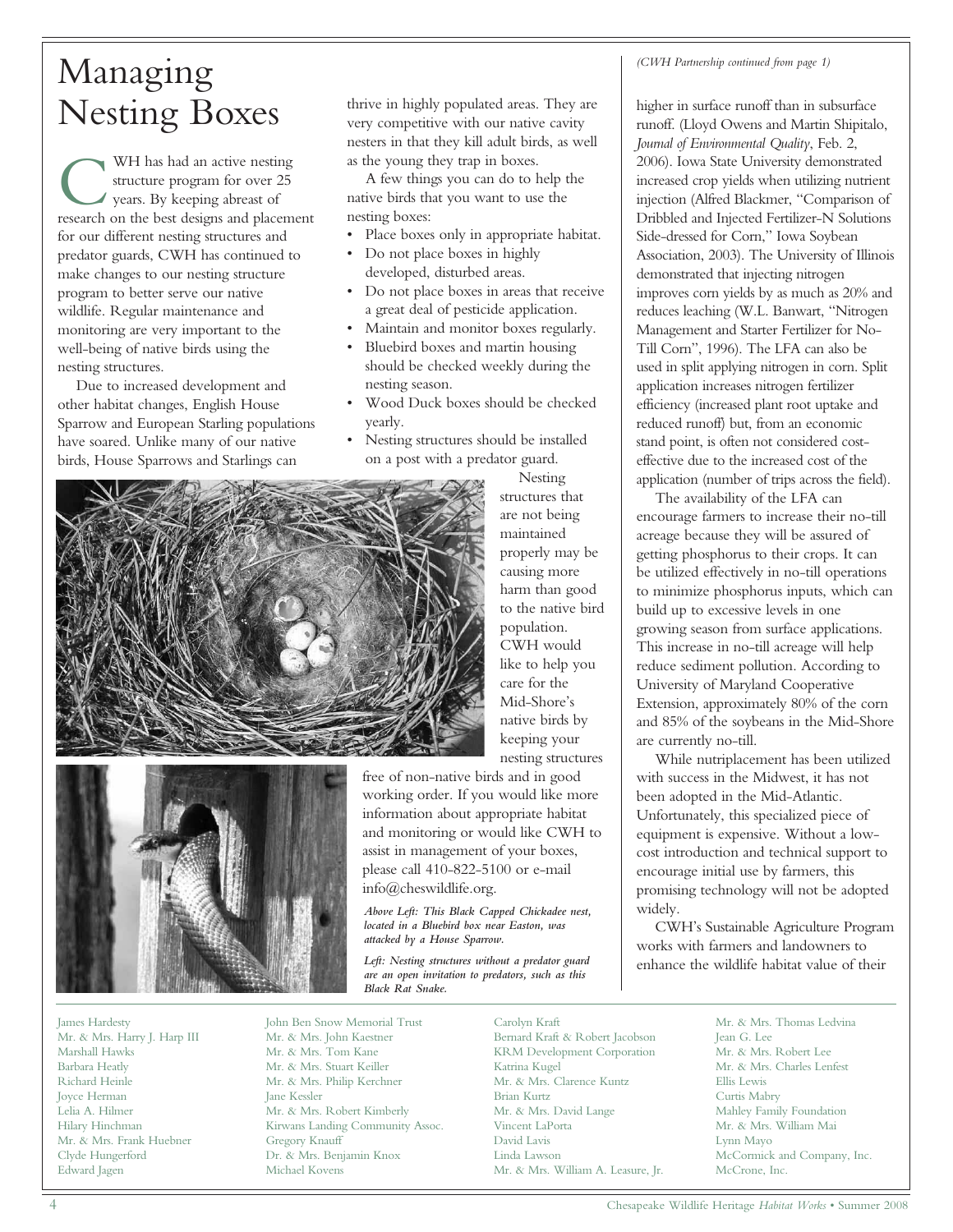land and reduce the amount of pesticides and nutrients used in farming operations, while maintaining farm profitability. In a region blessed with the beauty and bounty of the Chesapeake Bay and with agriculture as the number one industry, this work is difficult, but vital.

CWH staff advises farmers and landowners on the use of agricultural methods such as no-till planting, band spraying, and cover crops, all of which reduce top soil erosion and use 2/3 less herbicides and nutrients than conventional agriculture methods. These methods benefit wildlife and the waters of the Bay by preventing pollution without undermining the local agricultural-based economy.

Founded in 1983, Crop Production Services is an innovative, full-service agriculture retailer with offices in 17 states. CPS offers many services to farmers including crop management, fertilizer application, root zone banding, crop scouting and animal nutrient management. CPS has six offices on the Eastern Shore and offices throughout the Chesapeake Bay watershed, including Virginia, Pennsylvania and New York. By partnering with their Centreville office, CWH will introduce this technology to the CPS network of technical service providers in other parts of the watershed.

Together, CWH and CPS will work to assist farmers in learning about the benefits of subsurface application of fertilizers. CPS will utilize the LFA on the farm fields of partnering farmers. Several farmers have already expressed an interest in using the LFA on their crops. CWH anticipates that the LFA will be utilized on about 1,500 acres of corn (pre and post plant) in 2008 and approximately 5,000 acres in 2009, and that it will be increasingly adopted by farmers throughout the watershed.

For further information about LFA, contact CWH at 410-822-5100.

## Ask Andi

*Questions and answers about wildlife by Andi Pupke, Education and Outreach Director*

*Q: My wife and I love feeding the birds in our yard. One of our spring rituals is watching the male Goldfinches turn brilliant yellow. My wife thinks I am crazy but I think I see more male Goldfinches than female Goldfinches.Are there more male Goldfinches?*

According to research from the University of Guelph in Ontario, you are correct. There are more male American Goldfinches *(Carduelis tristis)* than female Goldfinches. The study found that for every two adult females, there were approximately three adult males. This disparity occurs despite the fact that at hatching Goldfinch sex ratio is one to one.

The increased mortality in the female Goldfinch is generally believed to come from one of two causes. One potential cause is the fact that smaller female Goldfinches require more energy to survive cold winter temperatures. The second cause may be the stress the females experience during the nesting season when they are responsible for the vast majority of the work for the eggs and hatchlings.

By the eighth day after the hatchings emerge, the male has assumed most of the work in caring and feeding for the young. This is when the sex ratio becomes an advantage for the females. With the male focused on the young, the female abandons the nest and may attempt to renest and raise a second brood. Fortunately for the female, there is a ready supply of bachelor males ready to mate with the liberated female: Her first mate is too busy caring for the young to fend off the second mate's advances.

Male Goldfinches exhibit the brilliant yellow coloring during breeding season.

The females are a duller olive color. Therefore, Goldfinches are sexually dimorphic (the sexes do not look identical); however, both sexes change appearance in the spring. This breeding plumage or alternate plumage is most notable in the males but also occurs in the females.

Twice a year Goldfinches molt their feathers. In the spring, the dull colored feathers of the winter or standard plumage are shed in favor of bolder feathers. The bold colors are then shed in the fall molt, returning the Goldfinches to their more drab appearance for winter. It is not clear why these birds undergo these molts but theories tend to focus on breeding and mate selection purposes.

Attracting Goldfinches to your yard is relatively simple. Provide niger thistle or black-oil sunflower seed in a bird feeder. As with any feeder, be sure to clean it regularly throughout the year to avoid the spread of disease.



**Pictured is a male American Goldfinch** *(Carduelis tristis)***. Research from the University of Guelph in Ontario reports that there are more male American Goldfinches** *(Carduelis tristis)* **than female Goldfinches. The study found that for every two adult females, there were approximately three adult males.**

Mr. & Mrs. Doug McGettigan Mr. & Mrs. Donald McKeough Mr. & Mrs. Jack McNairy MD Eastern Shore RC&D Council Mr. & Mrs. Ian Menzies Mr. & Mrs. Michael Meredith Mr. & Mrs. Tim Miller Jeff Moran Jane Murphy Jessica Nelson Thomas Newcomer

Anne Nielsen Mr. & Mrs. Robert Nobel Elizabeth North William Novak Mr. & Mrs. Rogelio Novey Mr. & Mrs. Todd Olson Mr. & Mrs. Brian O'Neil Mr. & Mrs. Eric Ostergaard Mr. & Mrs. Bob Panati Dr. Lincoln Parkes Rima Parkhurst

Sue Penrose Teresa Peruchi & Wilbur Baumann James Peterson Mr. & Mrs. Michael Peterson Mr. & Mrs. William Pfingst David Phillipp Mr. & Mrs. Glenn Porter Mr. & Mrs. Robert Porter Judge & Mrs. J. Frederick Price Mr. & Mrs. Henry Prieger Dr. Melvin Rapelyea

John Redmon & David McCallum Mr. & Mrs. J. Permar Richards III Arnold Richman Mr. & Mrs. Richard Riegel Grace Riggs Jeffry Rockenbaugh Paul Rohrkemper Shannon Salmon & Robert Byrne Julia R. Schen Karen Schiebel Sherry Schiller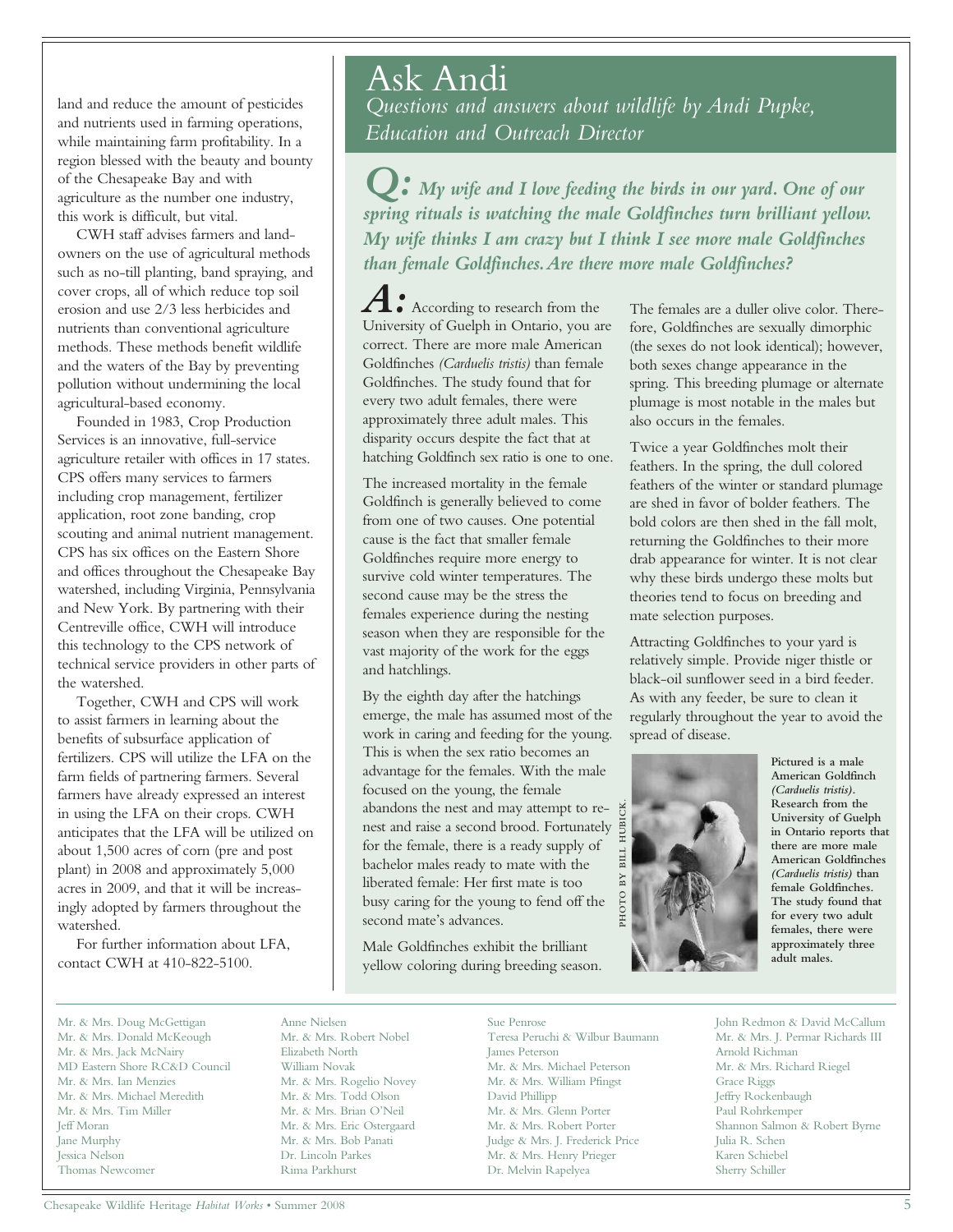# Restoring a Wooded Wetland in Virginia

*By Austin Jamison, Blue Ridge Division Coordinator*

WH just completed an<br>interesting wetland restoration<br>Albemarle County, Virginia.<br>Normally, CWH specializes in creating WH just completed an interesting wetland restoration in Albemarle County, Virginia. large, herbaceous, shallow-water wetlands in former crop fields. In the case of the "Pinkerton Slash" wetland in Albemarle County, CWH restored hydrology to a 15-acre wooded area.

The Pinkerton Slash is located on a farm along the Hardware River in North Garden, Virginia. Several manmade ditches, presumably cut years ago for agricultural purposes, were draining the wooded area and some adjacent pasture and emptying into the Hardware River. Soils within the wooded area were mostly hydric Wedhakee soils. The ditches were negatively affecting the hydrology and ecology of the wooded area and part of the pasture.

The landowner was interested in restoring hydrology to the wooded area or "slash," as his family had called it for generations. He recalled past beaver activity and the effect that had on the water levels in the slash–namely raising them dramatically. Local botanists had been coming out to the site for years and had identified several plant species rare to the piedmont of Virginia, including Purple Fringeless Orchid *(Platanthera peromoena)*, Poison Sumac *(Toxicodendron vernix)*, Swamp Azalea *(Rhododendron viscosum*), and Possumhaw Viburnum *(Viburnum nudum*). The Biodiversity Committee of Albemarle County had also identified this site as a priority conservation area due to its plant populations and the rare occurrence of this wetland type in the county.

Two goals were established for the project. One goal was to stop the ditches from concentrating runoff flow into the Hardware River. The second goal was to



**Pictured is Purple Fringeless Orchid** *(Platanthera peromoena)***, found during a wetland restoration in Albemarle County, Virginia. Local botanists had been coming out to the site for years and had identified several plant species rare to the piedmont of Virginia, including this orchid.**

restore hydrology to the wooded area and the wettest two acres of pasture. Restoring this hydrology would benefit some of the rare wetland plants, as well as provide habitat for amphibians and waterfowl.

A plan was developed to block up the two main ditches with ditch plugs, which are made up of clay fill taken on site, similar to berm material in CWH's crop field wetland restorations. In order to avoid flooding the adjacent pasture, water control structures were installed in each plug to manipulate water levels as needed. Two acres of the wettest part of the pasture were also fenced off from livestock and set aside by the landowner to be part of the restoration project.

The project was completed in October 2007, and water levels are currently higher in the slash. Support for the project came

from the EPA's Small Watershed Grants Program administered by the National Fish and Wildlife Foundation, the Biophilia Foundation and the Charlottesville Orchid Society.

Future plans include continuing to monitor water levels and make adjustments when necessary. Plant species will also be monitored over time. It is expected that higher, long-term water levels will decrease the abundance of trees like Red Maple *(Acer rubrum)* and increase herbaceous plants and shrubs. The site will be carefully monitored for the Purple Fringeless Orchid, since it is of special interest to local botanists.

## Workplace Giving: An Easy Way to Support CWH and the Bay!

Supporting CWH through workplace giving is easy. As members of the Environmental Fund for Maryland (EFM), an organization dedicated to supporting Maryland's environmental organizations through workplace giving, CWH participates in numerous workplace giving campaigns.

A tax-deductible contribution can be made directly to CWH or you may also designate your gift to EFM. Payroll deduction allows you to choose how much you can afford to give and lets you do so in small increments throughout the year.

To support CWH directly, use our campaign numbers including: Baltimore City and State of Maryland Employees (MCC): #1793; Federal Employees in the National Capital Area as well as in Central Maryland and the Eastern Shore (CFC): #54711.

For further information about donating to CWH, contact Director of Development, Christopher B. Pupke.

Mr. & Mrs. Michael Schneck Mr. & Mrs. William E. Schuman III Rita Schuster Terri Schwarz Mr. & Mrs. James Sears Mr. & Mrs. Ashby D. Shanks Jr. J. Andrew Shaw Mr. & Mrs. Fred Sherriff John H. Shore Abby Siegel & Gerald Silverstein Emily Smith

Mr. & Mrs. Joseph F. Smith Jr. Mr. & Mrs. George Steffens Swan Haven Bed & Breakfast Mr. & Mrs. Howard A. Swart Jr. Mr. & Mrs. Raymond Taylorson Mr. & Mrs. Walter Teesdale Barbara Thomas Thomas Associates, Inc. Jennifer Trevelyan Mr. & Mrs. Samuel Trippe Mr. & Mrs. Robert Troike

Mr. & Mrs. James Turrell Anne Tyler Robb & Elizabeth Tyler Foundation Dr. & Mrs. George Unis Unitarian Universalists of the Chester River Carol Vaeth Roger Vaughan & Kathryn Requardt Alfred Waddell Philip Walker Mr. & Mrs. Richard Walls Colin Walsh & Carolyn Williams

Mr. & Mrs. Brainard H. Warner IV Mr. & Mrs. B. Gregory Watko Mr. & Mrs. Kent Westbrook Partners of WilmerHale Mr. & Mrs. James Woodward Owen Wormser Theresa Worrell Mr. & Mrs. George Yeager, Sr. Eleanor Zentgraf Mr. & Mrs. Arthur Zimmer Royden Zimmerman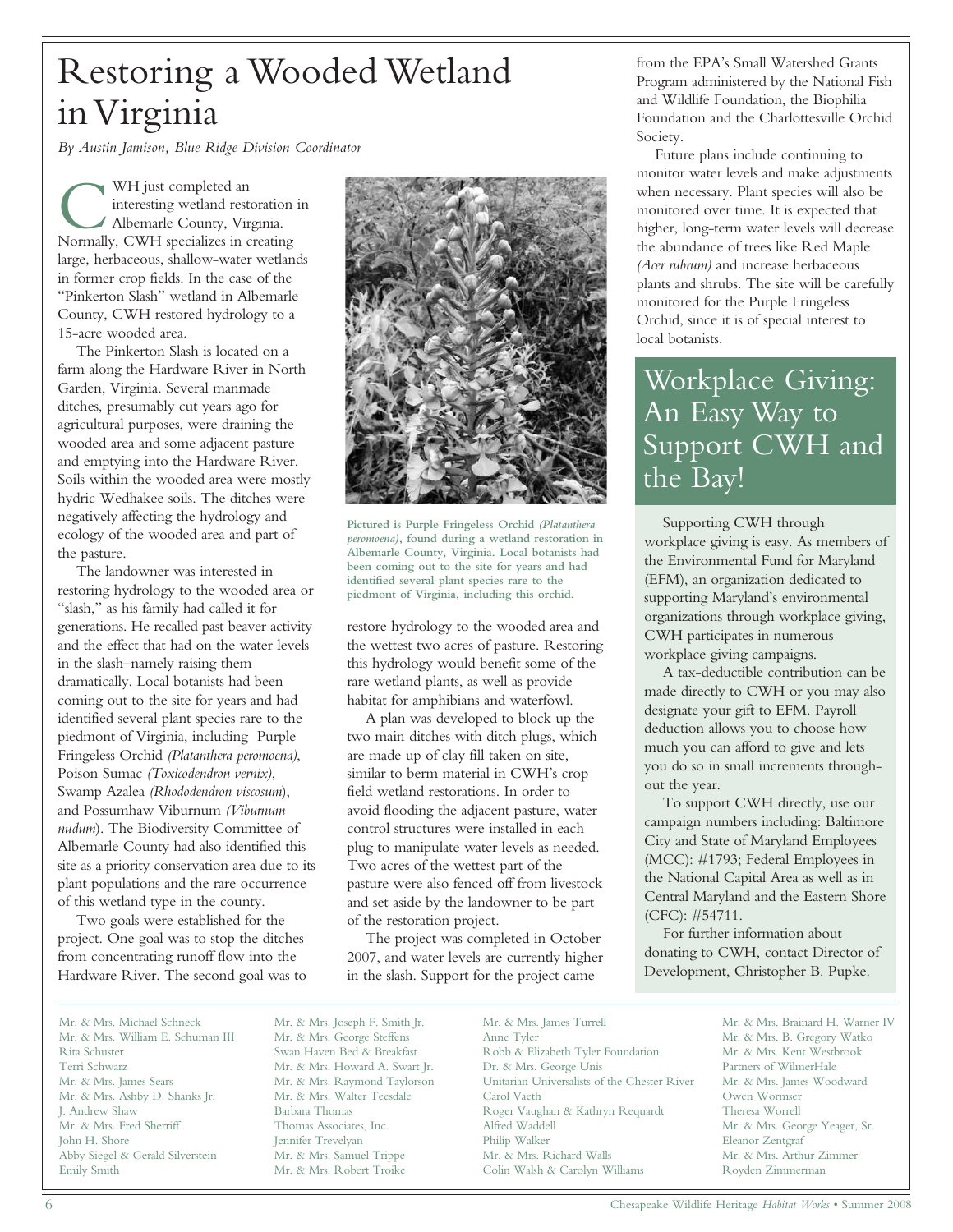# Larry Albright Steps Down as Board President,Assumes New Role as Chairman



*Larry Albright releasing a Monarch butterfly*

After fifteen years of serving Chesapeake Wildlife Heritage as the President of the Board of Directors, Larry Albright has stepped into a new role as Chairman of the Board. His contributions to CWH have been numerous and have fundamentally strengthened CWH's ability to restore and protect wildlife habitat.

After taking over as President in 1992, Larry was able to quickly get the organization on firm fiscal ground. His personal dedication to the organization has been instrumental in the growth of CWH by helping increase support for the organization's work. Through Larry's contacts, CWH was able to find landowner partners to restore habitat throughout the region. During his tenure as President, CWH's budget increased fourfold and membership increased threefold. More importantly, CWH restored more than 1,600 acres of wetlands, created more than 3,500 acres of warm season grass meadows, and planted more than 800 acres of trees. *at a CWH Monarch tagging workshop. Ralph Partlow elected President* at a CWH Monarch tagging workshop. *Ralph Partlow elected President* 

Ned Gerber, CWH's Wildlife Habitat Ecologist, said, "Larry has been a good friend of the organization for many years. We are fortunate that he will be staying with us as Chairman. His concern for wildlife resources and his interest in learning about habitat restoration have made his tenure as President enjoyable for the staff. As a sportsman, Larry challenged the hunting community to do more to restore habitat for both game and nongame species. One of my favorite pictures of Larry is of him tagging a monarch butterfly at our Barnstable Hill Farm."

# Ralph Partlow Elected President of CWH Board of Directors

Ralph Partlow was elected as the new President of the Board of Directors. A Baltimore attorney, Ralph is a Vice President and Assistant Secretary of M and T Bank. When asked to comment on his new role with CWH, Ralph stated, "It is an honor to serve CWH as its new

President. Larry helped CWH become a more effective restoration and wildlife management organization. I look forward to working with the staff and



*of CWH Board.*

important work."<br> $\sum_{n=1}^{\infty}$ Board to increase our capacity to help the wildlife resource." He adds, "CWH is in a unique position in the community to both challenge landowners to do more to help the Bay and its wildlife, while providing hands-on assistance in accomplishing this

## ~*Yes! I would like to join with Chesapeake Wildlife Heritage to help build and preserve wildlife habitat.*

| I am enclosing \$                                                                                                                                                                                                                                                                                              |  |  | $\Box$ \$30     | Individual Habitat Guardian                  |
|----------------------------------------------------------------------------------------------------------------------------------------------------------------------------------------------------------------------------------------------------------------------------------------------------------------|--|--|-----------------|----------------------------------------------|
|                                                                                                                                                                                                                                                                                                                |  |  | $\Box$ \$50     | Family Habitat Guardian                      |
|                                                                                                                                                                                                                                                                                                                |  |  | $\Box$ \$100    | <b>Habitat Protector</b>                     |
|                                                                                                                                                                                                                                                                                                                |  |  | $\Box$ \$250    | Habitat Sponsor                              |
| Phone $\frac{1}{2}$ Phone $\frac{1}{2}$ and $\frac{1}{2}$ and $\frac{1}{2}$ and $\frac{1}{2}$ and $\frac{1}{2}$ and $\frac{1}{2}$ and $\frac{1}{2}$ and $\frac{1}{2}$ and $\frac{1}{2}$ and $\frac{1}{2}$ and $\frac{1}{2}$ and $\frac{1}{2}$ and $\frac{1}{2}$ and $\frac{1}{2}$ and $\frac$                  |  |  | $\square$ \$500 | Habitat Benefactor                           |
| Please send me information on the Planned Giving Program.                                                                                                                                                                                                                                                      |  |  | $\Box$ \$1,000  | Habitat Conservator                          |
| Please make your check payable to Chesapeake Wildlife Heritage, or charge to:                                                                                                                                                                                                                                  |  |  | $\Box$ \$2,500  | Habitat Steward                              |
|                                                                                                                                                                                                                                                                                                                |  |  | $\Box$ Other    | the control of the control of the control of |
|                                                                                                                                                                                                                                                                                                                |  |  |                 |                                              |
| Please mail to: Chesapeake Wildlife Heritage, P.O. Box 1745, Easton, MD 21601<br>CWH is a private nonprofit organization designated $501(c)(3)$ by the IRS. A financial statement is available upon request.<br><b>SU08</b>                                                                                    |  |  |                 |                                              |
| CORPORATE MATCHING: Don't forget corporate matching contributions. The company you work for or are retired from<br>may be able to match your donation to CWH. Check with your personnel office to obtain a matching gift form. Mail the form to<br>us along with your tax-deductible donation. We do the rest. |  |  |                 |                                              |